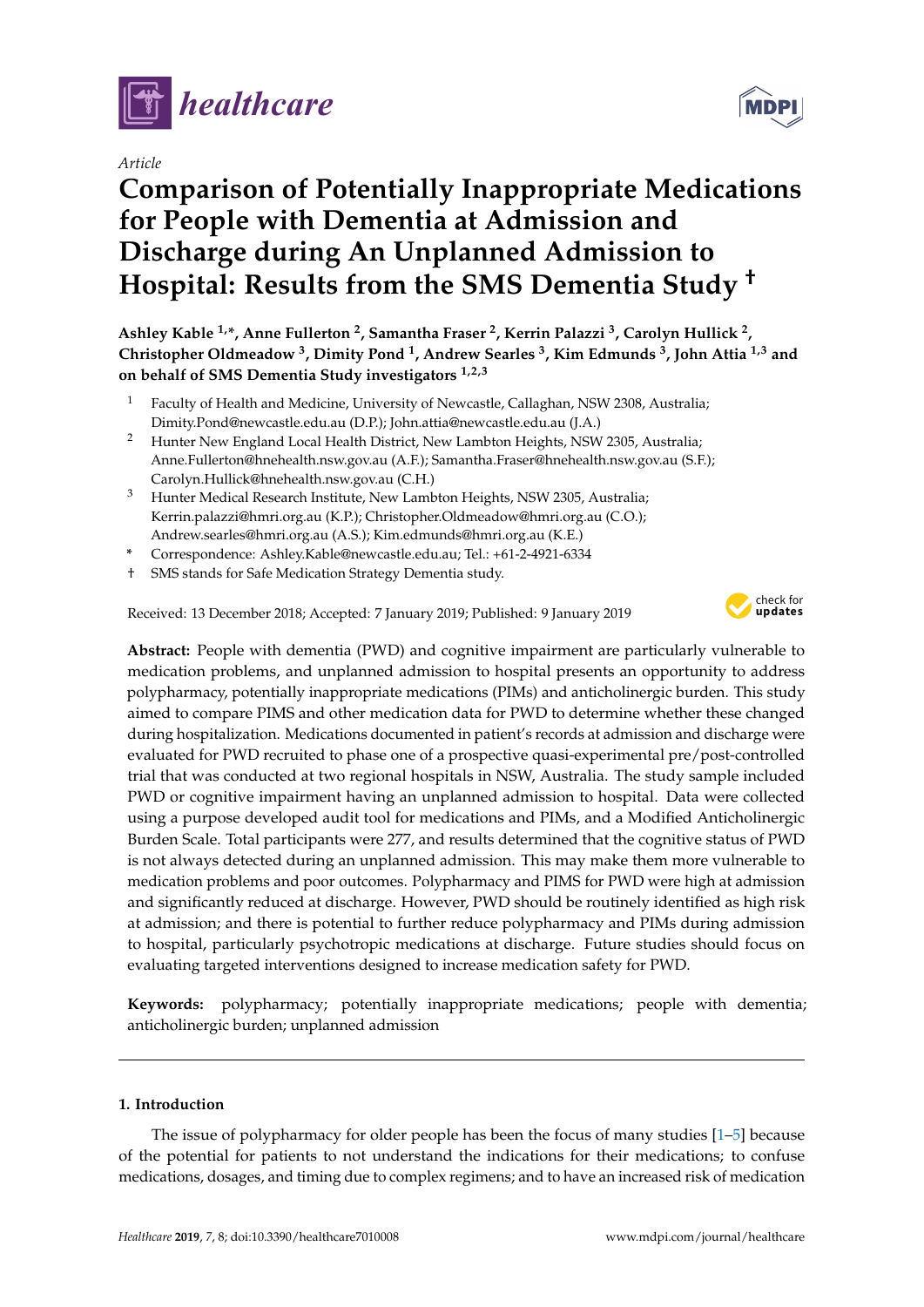interactions [\[2,](#page-10-2)[6\]](#page-10-3); and compliance issues [\[6\]](#page-10-3). Polypharmacy has been defined as use of five or more drugs [\[7\]](#page-10-4), and is reported to be the most significant predictor of adverse drug reactions [\[1\]](#page-10-0) and a risk factor for hospitalization and emergency presentations [\[2](#page-10-2)[,8\]](#page-10-5) and falls [\[6\]](#page-10-3). This is an even more clinically significant risk for people with dementia (PWD) and cognitive impairment who may have difficulty remembering to take medications, and who may not have a carer to assist them [\[9\]](#page-10-6).

The problem of potentially inappropriate medications (PIMs) for older people (with or without dementia) has been reported previously in studies of residents in aged care facilities [\[10,](#page-10-7)[11\]](#page-10-8) and primary health care [\[3](#page-10-9)[,12](#page-11-0)[,13\]](#page-11-1) contexts. PIMS may be defined as medications that pose potential risks that outweigh potential benefits [\[14\]](#page-11-2). People with dementia are vulnerable to PIMS because of increased sensitivity to centrally acting medications [\[14\]](#page-11-2). The prevalence of PIMs (or inappropriate drug use) has been reported to be 10 to 56% in the community overall, and higher in aged care facilities (36%) than in community dwelling people with dementia and cognitive impairment (28%) [\[14\]](#page-11-2). Other studies have reported this problem for hospitalized older people [\[2,](#page-10-2)[4,](#page-10-10)[8,](#page-10-5)[15–](#page-11-3)[19\]](#page-11-4), however few studies have focused exclusively on people with dementia admitted to hospital [\[15](#page-11-3)[,20\]](#page-11-5). The prevalence of PIMs for older inpatients has been reported to range from 53 to 90% and 30 to 97% respectively for admissions with and without cognitive impairment [\[15\]](#page-11-3). The problem of PIMs has specific risks for PWD because some PIMs may be used to manage behavioural problems and may exacerbate confusion for PWD. The use of PIMs for this purpose can worsen their cognitive function and increase their risk for falls, adverse drug events, admission to hospital and associated sequelae [\[14,](#page-11-2)[21\]](#page-11-6).

Many PIMs are known to contribute to anticholinergic cognitive burden, and this can increase the risk of dementia and other poor outcomes [\[22,](#page-11-7)[23\]](#page-11-8). Examples of widely recognized scoring systems for anticholinergic burden and or PIMs include: the Anticholinergic Cognitive Burden Scale [\[24\]](#page-11-9), the Scottish NHS mARS categories [\(http://www.polypharmacy.scot.nhs.uk/hot-topics/](http://www.polypharmacy.scot.nhs.uk/hot-topics/anticholinergics/) [anticholinergics/\)](http://www.polypharmacy.scot.nhs.uk/hot-topics/anticholinergics/), the European Union (7)-PIM list [\[21,](#page-11-6)[25\]](#page-11-10), the American Geriatric Society (AGS) Beers Criteria [\[26\]](#page-11-11) and the STOPP (Screening Tool of Older Person's Prescriptions) and START (Screening Tool to Alert doctors to Right Treatment) [\[27\]](#page-11-12).

Some previous studies measuring PIMs in hospital admissions of older people [\[2](#page-10-2)[,4,](#page-10-10)[16](#page-11-13)[,18\]](#page-11-14) and dementia patients [\[20\]](#page-11-5), have compared PIMs (using STOPP/START criteria or Beers criteria) at admission and discharge. The frequency of PIMs was reported to range from 39 to 77% at admission [\[2,](#page-10-2)[4,](#page-10-10)[18\]](#page-11-14), and 20 to 71% at discharge [\[2,](#page-10-2)[16,](#page-11-13)[18\]](#page-11-14) and in studies that reported PIMS at both time points, PIMs increased by 3 to 7% at discharge [\[2](#page-10-2)[,18\]](#page-11-14). Only one study (*n* = 118) reporting PIMS (using Revised Beers Criteria (RBC)) for PWD admitted to a geropsychiatry hospital unit, found that PIMs decreased significantly between admission and discharge, and the mean number of Revised Beers Criteria medications per patient changed from 0.8 to 0.4 (*p* = 0.01) [\[20\]](#page-11-5). Admission to hospital presents a valuable opportunity to recognize PIMs for PWD and to review and modify their medications prior to discharge. In addition, when PWD are admitted to hospital, they frequently experience exacerbations of confusion and disorientation that are challenging for acute care staff to manage, and are often prescribed sedatives, antipsychotics or anticholinergics as well as having medication changes during hospitalization. This study aimed to compare PIMs at admission and at discharge for people with dementia or cognitive impairment admitted to hospital, to determine whether PIMS were identified during the provision of usual care during an acute admission and whether they changed prior to discharge. The overall aim of this study is to conduct a trial to evaluate a practical intervention to improve the care and support of people with dementia transitioning from acute care to the community and this paper reports medication data from the pre-intervention phase.

## **2. Materials and Methods**

#### *2.1. Study Objectives*

(1) To compare polypharmacy and PIMs at admission and discharge, and by study site, and determine whether these changed during admission.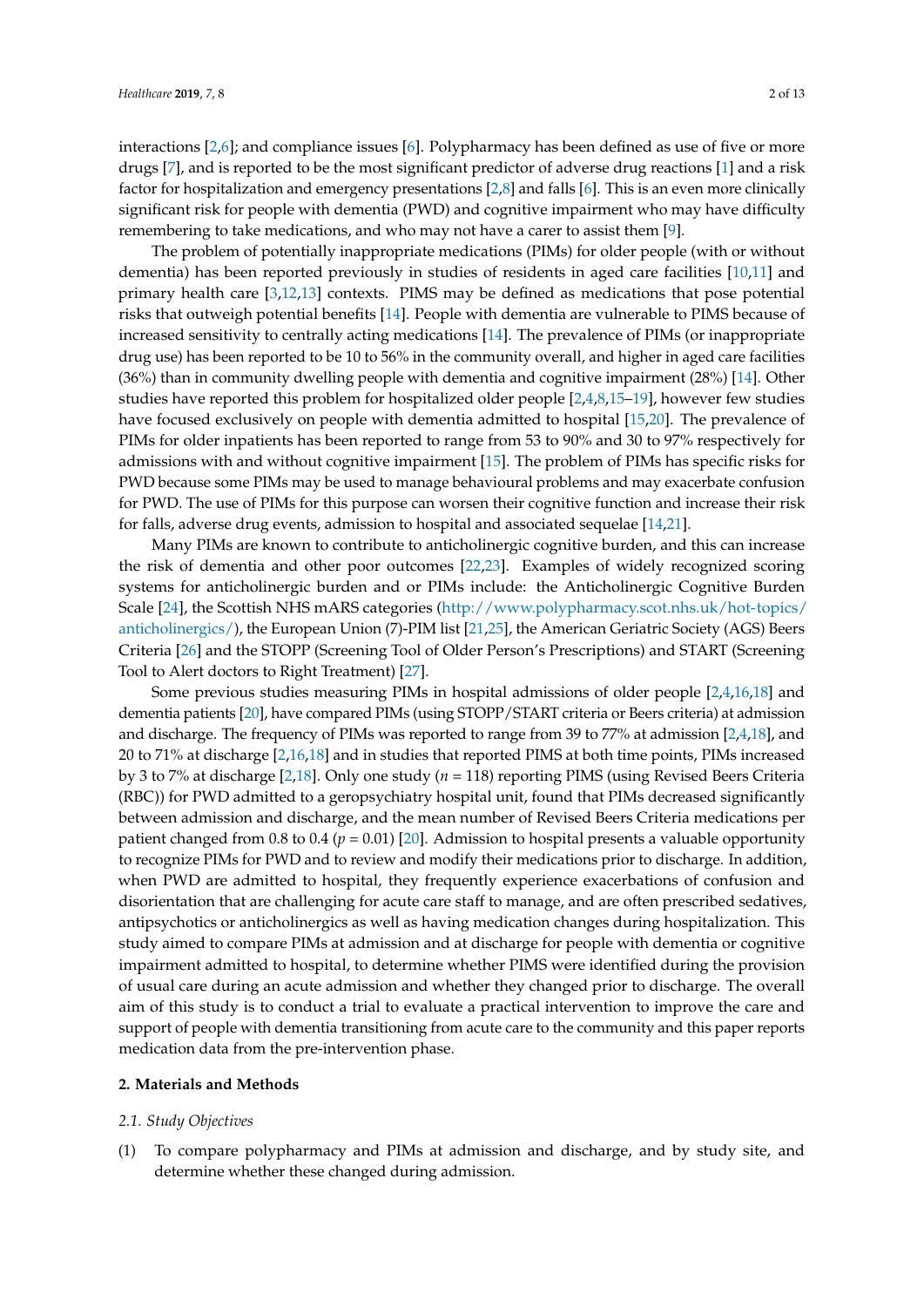- (2) To compare anticholinergic burden at admission and discharge, and determine whether these changed during admission.
- (3) To compare polypharmacy and PIMs at admission for participants admitted from home with admissions from Residential Aged Care Facilities (RACF).

# *2.2. Study Design and Study Setting*

This prospective quasi-experimental pre/post-controlled trial was conducted at two regional hospitals providing usual care in the Hunter New England Local Health District/New South Wales, Australia over one year (October 2017 to September 2018); and data reported in this paper are from phase 1 (pre-intervention phase). PWD or cognitive impairment having an unplanned admission to hospital were recruited to the study. Medications documented in patient's records at admission and discharge were evaluated for these participants.

# *2.3. Participant Eligibility*

Potential participant eligibility was determined as follows:

- Admission reports were received by the researchers each day containing a list of all newly admitted inpatients over the age of 50 years who were admitted to general medicine, cardiology and general surgical admissions (inpatients).
- Admissions were excluded if they had been previously recruited as participants in the study or if they were inpatient transfers from other hospitals.
- Admissions were included if they were admitted via the emergency department from home, residential aged care facilities (RACF) or if they were acute admissions transferred from the emergency department of another Hunter New England Local Health District hospital.
- Admissions with a history of dementia OR Mini Mental State Examination (MMSE) score <24/30 in the emergency department; or documented in Aged Care Service Emergency Team (ASET) nurse notes, or Aged Care Assessment Team (ACAT)/Geriatrician or Community Assistance Program (CAP) community notes; were determined to be eligible participants for the study.
- Inpatient notes of all patients >75 years of age were checked for a history of dementia; and if it was not documented, they were screened for memory and confusion problems using the Six Item Screener [\[28\]](#page-11-15) and the Confusion Assessment Method Instrument (CAMI) [\[29\]](#page-11-16) instruments.

After eligibility checking was conducted using these instruments, patients who scored 4/6 or less from the Six Item Screener (for memory problems); AND/OR scores of 1, 2 & 3 or 1, 2 & 4 from the CAMI (for assessing confusion) were determined to be eligible participants for the study.

## *2.4. Recruitment of Patients to Participate in the Study*

Recruitment and consent procedures for eligible admissions were conducted by study nurses employed for the study at both study sites. Because these patients had cognitive problems, we sought substitute consent from the person responsible for the patient. This required the use of the NSW Guardianship Act 1987 (Part 5: Substitute Consent: What the law says) [\[30\]](#page-11-17) hierarchy of persons responsible to determine the appropriate person to approach, to seek consent for the patient to participate in the study.

**Confirming eligibility**: After the person responsible was identified, project staff contacted them and explained staff had determined the patient had confusion and memory problems and asked the person responsible *whether the patient had confusion and memory problems at home*. This question was asked to exclude potential participants who may have been suffering transient delirium rather that dementia or ongoing cognitive problems. If the person responsible confirmed the patient had confusion and/or memory problems at home, they were provided with information about the study and an invitation was extended for their relative to be a participant in the study. After they had time to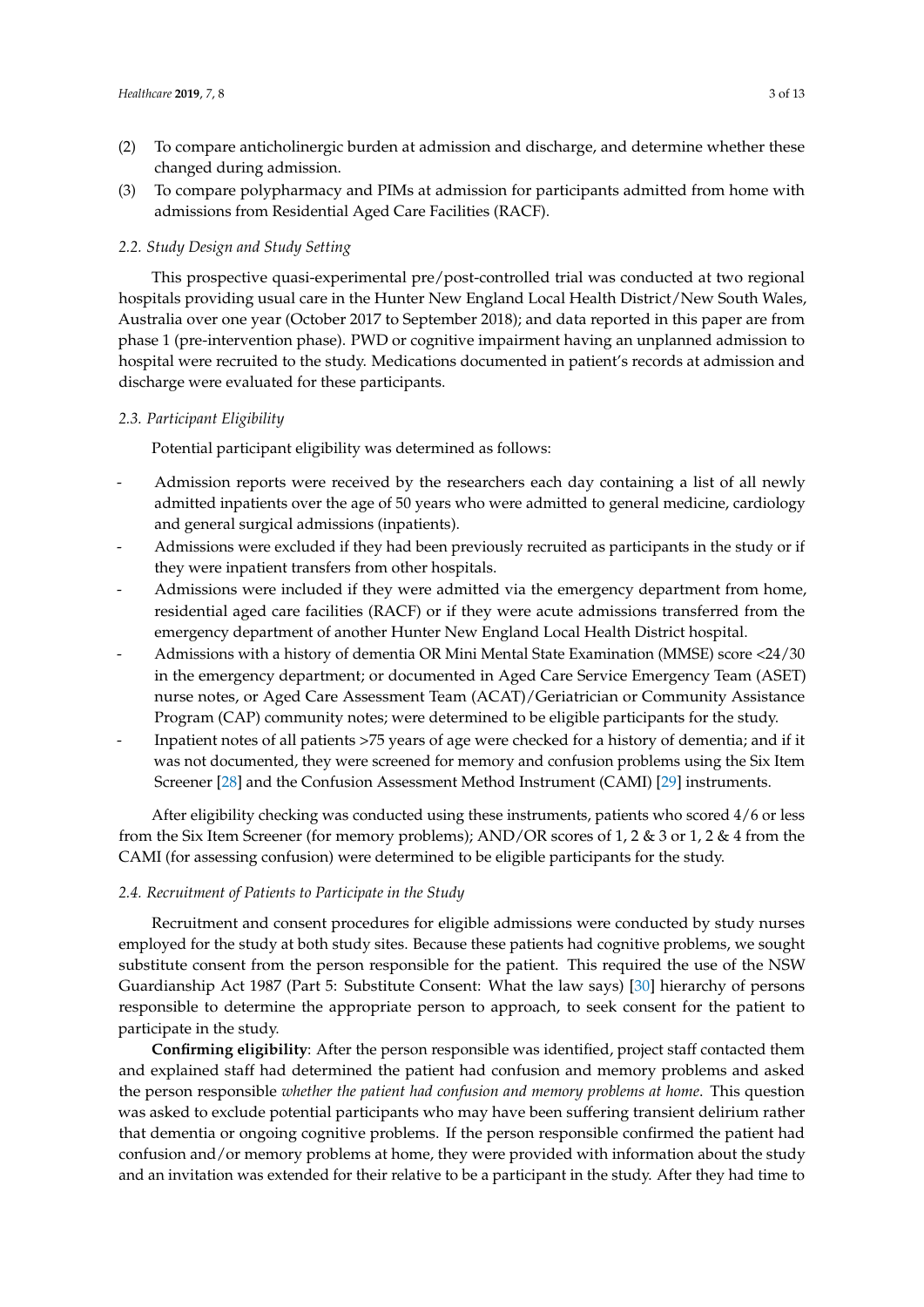consider the invitation, and if they were agreeable, they were invited to sign the consent form for the patient/their relative to be a participant in the study.

## *2.5. Study Sample*

Sample size calculations were based on the primary aim (treatment effect for readmissions/re-presentation to ED) for the prospective quasi-experimental pre/post-controlled trial; and this examination of medication use within the pre-intervention phase is a secondary outcome, and as such, sample size calculations were not performed for this outcome. The final sample for the pre-intervention phase comprised 277 participants with dementia or cognitive impairment.

## *2.6. Data Collection*

Data were collected at two time points for each participant: after admission as an inpatient (usually within 48 h) and prior to discharge (usually within 24 h). Data collected after admission included: demographic data, eligibility data, medications on admission; and data collected prior to discharge included medications at discharge. Other medication data included: PIMs (Based on Beers Criteria [\[26\]](#page-11-11), and categorised for use for PWD), Modified Anticholinergic Burden Scale (mACB) (AUS) (Based on the Anticholinergic Cognitive Burden Scale [\[24\]](#page-11-9) and the Scottish NHS mARS Scale [\(http://www.polypharmacy.scot.nhs.uk/hot-topics/anticholinergics/\)](http://www.polypharmacy.scot.nhs.uk/hot-topics/anticholinergics/) and modified for medications approved and in current use in Australia) (Figure S1). Study data were collected and managed using REDCap electronic data capture tools hosted at the Hunter Medical Research Institute, Australia. REDCap (Research Electronic Data Capture) [\[31\]](#page-12-0) is a secure, web-based application designed to support data capture for research studies, providing: (1) an intuitive interface for validated data entry; (2) audit trails for tracking data manipulation and export procedures; (3) automated export procedures for seamless data downloads to common statistical packages; and (4) procedures for importing data from external sources.

## **Definitions:**

- Documentation of diagnosis of cognitive impairment or dementia was sourced from several medical record sources including history of dementia-related ICD-10 code (F00, F00.0, F00.1, F00.2, F00.9, F01, F01,1, F01.2, F01.3, F01.8, F01.9, F02.3, F02.4, F02.8, F03, F05.1), ASET notes, triage notes, CAP community notes and correspondence, Aged Care Assessment Team (ACAT)/geriatrician/community dementia notes, or current admission notes.
- The number of medications, number of potentially inappropriate medications (PIMs), proton pump inhibitors (PPIs), and nonsteroidal anti-inflammatory drugs (NSAIDs); and total modified anticholinergic burden score (mACB score) were calculated for each patient. PIMs subcategories of psychotropics, and sedatives/hypnotics were examined separately. For each patient, the prescription of at least one PIM, psychotropics, and sedatives/hypnotics was recorded as Yes/No. Polypharmacy was categorised as taking  $\geq$ 5 medications.

## *2.7. Data Analysis*

Demographics and admission-related characteristics are presented as count (%), mean (standard deviation; SD), or median (quartile 1, quartile 3; Q1 and Q3). Age was compared between admission source (home vs. RACF) using independent t-test. Medication use (number of medications, number of PIMS + subcategories, mACB score) is presented as mean (SD) and median (min, max) by time (admission or discharge). Polypharmacy  $(Y/N)$  and the prescription of (at least 1) PIMs + subcategories, proton pump inhibitors (PPIs) and nonsteroidal anti-inflammatory drugs (NSAIDs), is presented as count (%). Differences between admission and discharge medications (number of medications, number of PIMS + psychotropics and sedatives/hypnotics, mACB score) were examined using linear mixed modelling. Assumptions for linear modelling (normality of residuals, homoscedasticity of residuals, outliers and influential data) were examined; if minor violations of normality of residuals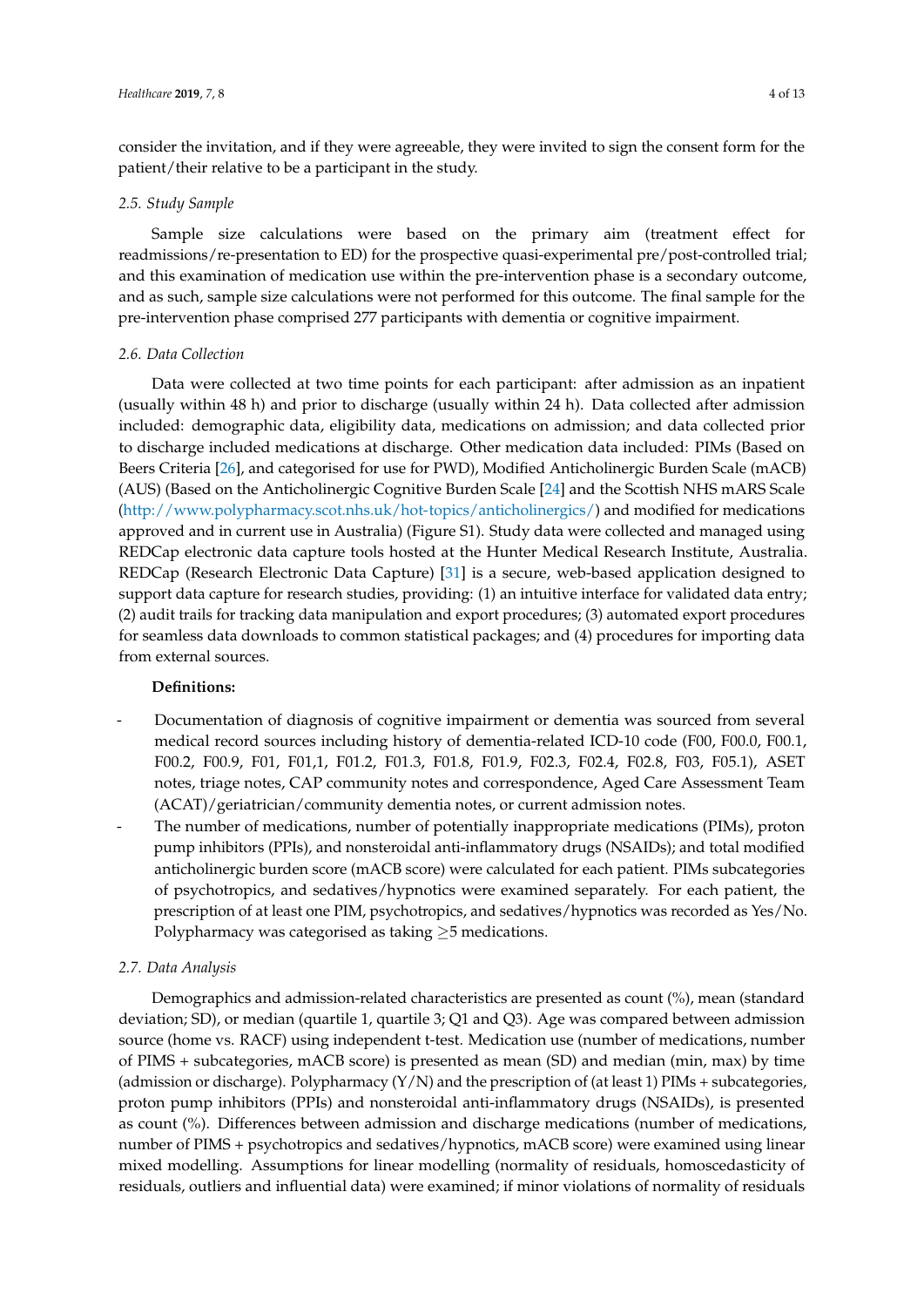were observed empirical standard errors were used. Time (discharge vs admission) was included in modelling as a fixed effect, and a random intercept for participant ID was included to account for paired measurements at the 2 time points. Confounding and effect modification of change over time for each medication measure was examined based on study site, and admission source. An interaction term for time\*covariate was included in modelling (with main effects) to examine effect modification; if this was non-significant, it was removed to examine confounding. The proportions of polypharmacy  $(Y/N)$ , PIMS  $(Y/N)$ , psychotropics  $(Y/N)$ , and sedatives/hypnotics  $(Y/N)$  were compared between admission and discharge using binary logistic mixed modelling, with modelling performed as described above. Statistical analyses were programmed using SAS v9.4 (SAS Institute, Cary, NC, USA). A priori, *p* < 0.05 (two-tailed) was used to indicate statistical significance.

# *2.8. Ethical Approval*

This study was approved by the Hunter New England Health Human Research Ethics Committee (HREC) (17/06/21/4.08) and University of Newcastle (Australia) HREC (H-2017-0260). All participants had written consent provided by their carer or person responsible prior to their participation in the study.

# **3. Results**

# *3.1. Demographic and Admission Characteristics*

In Phase 1 (pre-intervention phase) for the SMS study, 2748 participants were screened, 365 (13.3%) were eligible, and of those, 277 (75.9%) consented to participate in the study. Demographics and admission characteristics are presented in Table [1.](#page-4-0)

<span id="page-4-0"></span>

| Characteristic                           | Class/Statistic  | Total $(n = 277)$ |
|------------------------------------------|------------------|-------------------|
|                                          | Site 1           | 160(58%)          |
| Study Site                               | Site 2           | 117(42%)          |
| Age at admission                         | mean (SD)        | 84 (7)            |
|                                          | Male             | $138(50\%)$       |
| <b>Sex</b>                               | Female           | 139 (50%)         |
|                                          | Aboriginal       | $3(1.1\%)$        |
| Aboriginal status                        | Neither          | 273 (99%)         |
|                                          | General medicine | 243 (88%)         |
| Speciality                               | Cardiology       | $27(9.7\%)$       |
|                                          | General surgery  | $7(2.5\%)$        |
|                                          | Home             | 220 (79%)         |
| Admitted from                            | RACF             | 57 $(21\%)$       |
|                                          | N <sub>0</sub>   | 70 (25%)          |
| Dementia/cognitive impairment documented | Yes              | 207(75%)          |
|                                          | N <sub>0</sub>   | 200(72%)          |
| Memory/confusion documented              | Yes              | 77 (28%)          |

There were similar numbers of male and female admissions, and 79% were admitted from home. The mean age was 84 and when age was examined by admission source, patients from RACF were significantly older than patients from home  $(87 \text{ vs. } 84; p = 0.004)$ .

# *3.2. Medication Use over Time*

At admission, 3131 medications were recorded, which reduced to 2361 at discharge. Of these, at admission, 1091 (34.9%) were PIMs, and at discharge 838 (35.5%) were PIMs. Medication use (number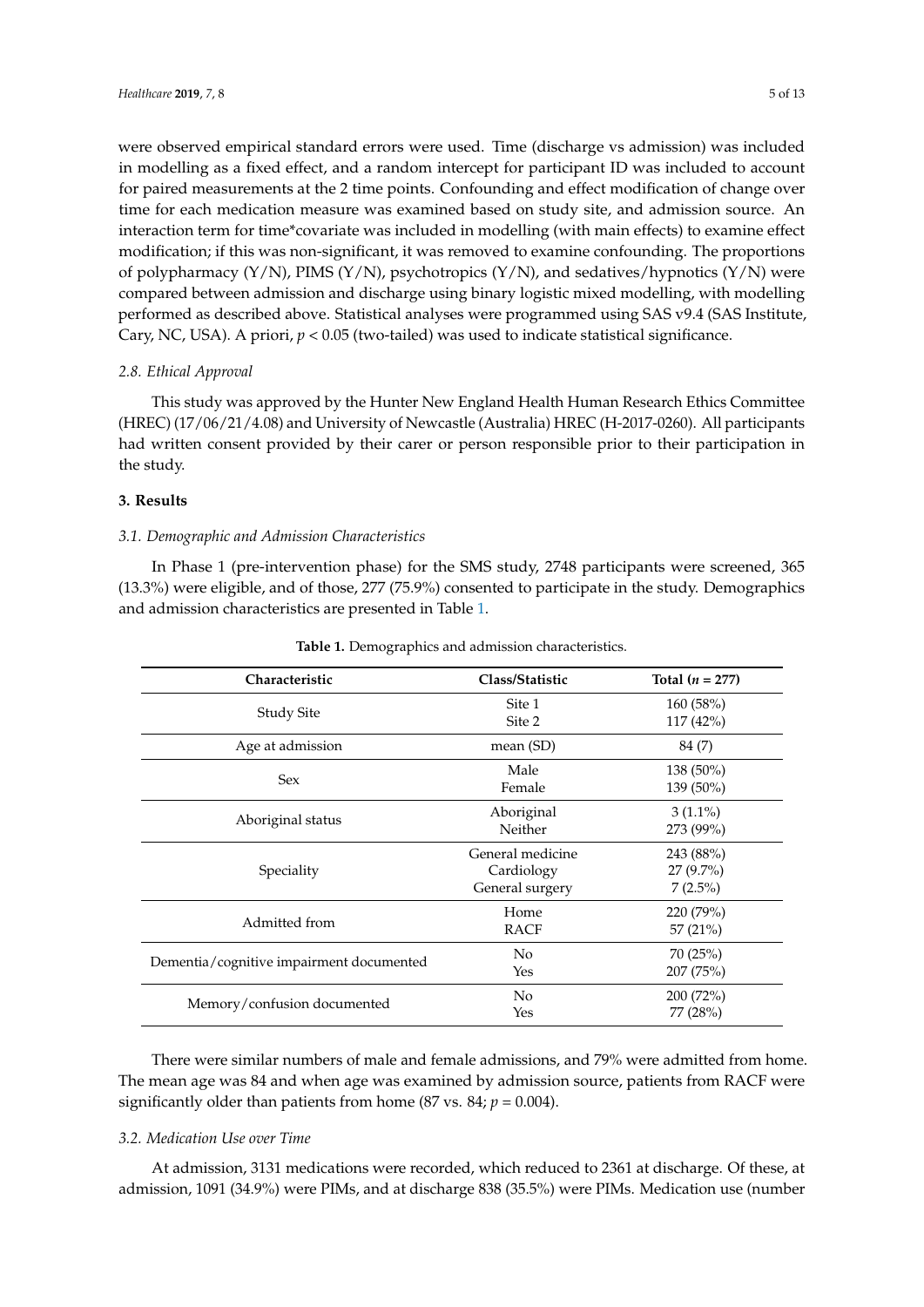of medications, polypharmacy, PIMs, and mACB score) was examined and compared at admission and discharge (Table [2\)](#page-5-0).

<span id="page-5-0"></span>

| <b>Medication Outcome</b>              | Measure           | Admission<br>$(n = 277)$ | <b>Discharge</b><br>$(n = 277)$ | Total<br>$(n = 554)$ |
|----------------------------------------|-------------------|--------------------------|---------------------------------|----------------------|
| Number of medications                  | mean (SD)         | 11(5)                    | 9(4)                            | 10(4)                |
|                                        | median (min, max) | 11(1, 27)                | 9(1, 22)                        | 10(1, 27)            |
| Polypharmacy ( $\geq$ 5 meds)          | No                | $17(6.2\%)$              | $25(9.8\%)$                     | 42 $(8.0\%)$         |
|                                        | Yes               | 256 (94%)                | $229(90\%)$                     | 485 (92%)            |
| <b>PIMs</b>                            | mean (SD)         | 4(2)                     | 3(2)                            | 4(2)                 |
|                                        | median (min, max) | 4(0, 11)                 | 3(0, 9)                         | 3(0, 11)             |
| PIMs (at least one)                    | No.               | 11 $(4.0\%)$             | 37(13%)                         | 48 (8.7%)            |
|                                        | Yes               | $266(96\%)$              | 240 (87%)                       | 506 (91%)            |
|                                        | mean (SD)         | 1(1)                     | 1(0)                            | 1(1)                 |
| PIMs (psychotropics)                   | median (min, max) | 1(1, 4)                  | 1(1,3)                          | 1(1, 4)              |
| PIMs (psychotropics: at least 1)       | N <sub>0</sub>    | $170(61\%)$              | $176(64\%)$                     | 346 $(62\%)$         |
|                                        | Yes               | 107(39%)                 | 101(36%)                        | 208 (38%)            |
|                                        | mean $(SD)$       | 1(0)                     | 1(0)                            | 1(0)                 |
| PIMs (sedatives/hypnotics)             | median (min, max) | 1(1, 2)                  | 1(1, 2)                         | 1(1, 2)              |
|                                        | No                | 240 (87%)                | 259 (94%)                       | 499 (90%)            |
| PIMs (sedatives/hypnotics: at least 1) | Yes               | 37(13%)                  | $18(6.5\%)$                     | 55 (9.9%)            |
|                                        | mean (SD)         | 3(2)                     | 2(2)                            | 3(2)                 |
| mACB score                             | median (min, max) | 2(0, 15)                 | 2(0, 11)                        | 2(0, 15)             |

**Table 2.** Medication use at admission and discharge.

The mean number of medications was 10 (range 1 to 27), the proportion of patients with polypharmacy was 92%, and the proportion prescribed at least one PIM was 91%. Overall, patients had (two) less medications and (one) less PIM, and a lower mACB score at discharge.

A significant decrease was seen in number of medications, PIMs, and mACB score between admission and discharge, but not in psychotropics or sedatives/hypnotics (Table [3\)](#page-5-1).

<span id="page-5-1"></span>

| <b>Medication Outcome</b>             | <b>Estimated Mean (Std. Error)</b> |                      | <b>Regression Estimates</b>                    | <i>p</i> -Value    |  |
|---------------------------------------|------------------------------------|----------------------|------------------------------------------------|--------------------|--|
|                                       | Admission                          | <b>Discharge</b>     | Difference (95% CI)                            |                    |  |
| Number of<br>medications              | 11.5(0.3)                          | 9.3(0.3)             | $-2.2$ ( $-2.6$ , $-1.8$ )                     | < 0.0001           |  |
| <b>PIMS</b>                           | 4.0(0.1)                           | 3.3(0.1)             | $-0.7(-0.9,-0.5)$                              | < 0.0001           |  |
| Psychotropics <sup>*</sup>            | 1.3(0.1)                           | 1.2(0.0)             | $-0.1$ ( $-0.2$ , 0.0)                         | 0.2853             |  |
| Sedatives/hypnotics *<br>mACB score * | 1.1(0.0)<br>2.7(0.1)               | 1.1(0.1)<br>2.3(0.1) | $0.1(-0.1, 0.2)$<br>$-0.4$ ( $-0.6$ , $-0.2$ ) | 0.4910<br>< 0.0001 |  |

**Table 3.** Change over time in medication number/score; linear mixed modelling.

\* Empirical standard errors applied to linear mixed modelling.

A significant reduction in the odds of taking at least one PIMs medication, and at least one sedative/ hypnotic medication was seen from admission to discharge (Table [4\)](#page-6-0). A reduction was seen in the odds of having polypharmacy, and being on at least one psychotropic medication from admission to discharge, however this was not found to be statistically significant.

The most frequently prescribed PIM classifications were: Other medications with postural hypotension as a side effect, PPI's, anticoagulants and psychotropics. There was a reduction by half in anticoagulants and sedatives/hypnotics between admission and discharge. NSAIDs were examined by admission source; at admission 24/277 (8.7%) had been prescribed NSAIDs, and at discharge 8/277 (2.9%) had been prescribed NSAIDs; overall 32/554 (5.8%).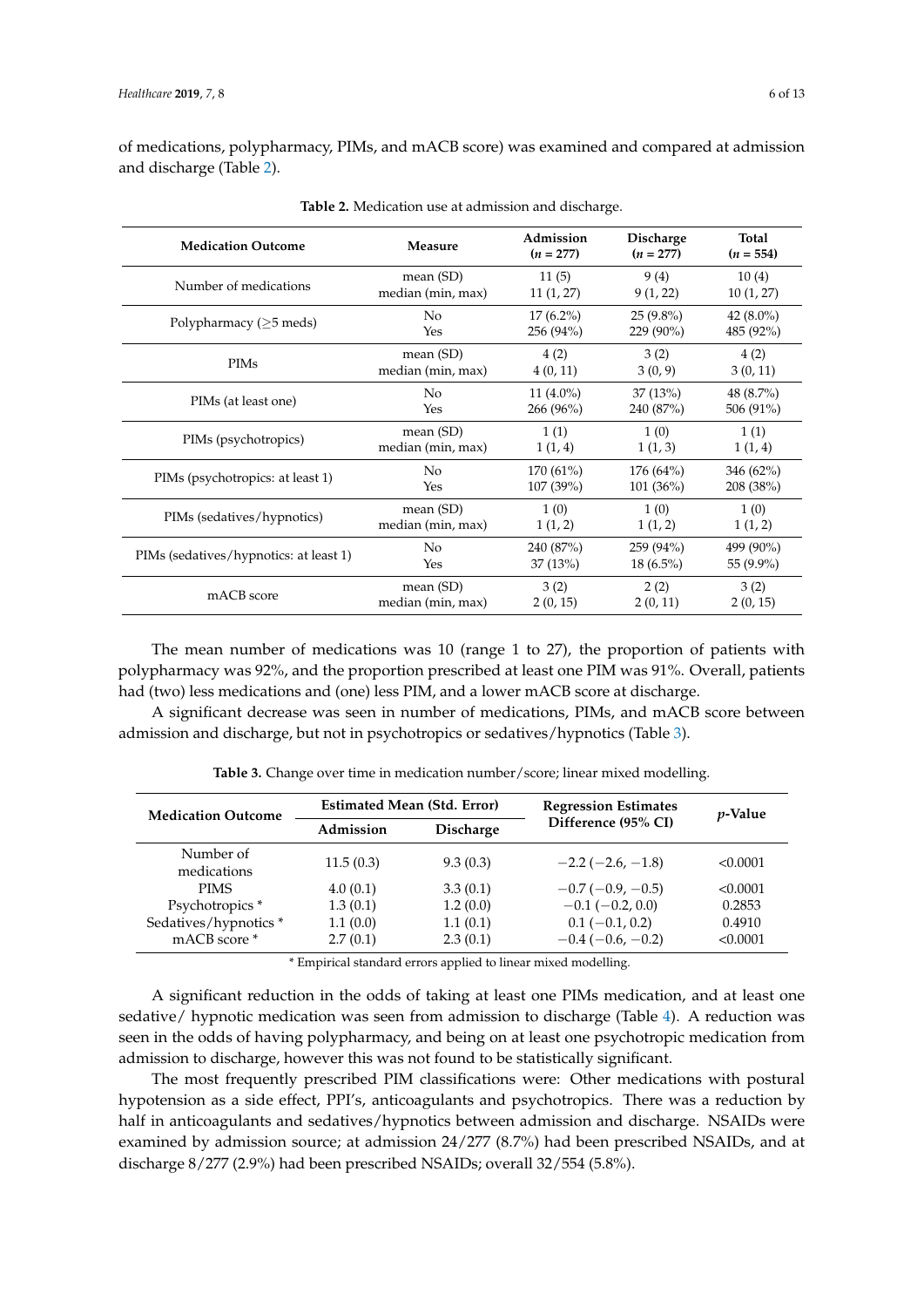<span id="page-6-0"></span>

| <b>Medication Outcome</b> | Regression Estimates Odds Ratio (95%CI) | <i>v</i> -Value |
|---------------------------|-----------------------------------------|-----------------|
| Polypharmacy              | 0.59(0.30, 1.16)                        | 0.1240          |
| PIM <sub>s</sub> YN       | 0.25(0.12, 0.51)                        | 0.0002          |
| Psychotropics YN          | 0.88(0.59, 1.32)                        | 0.5380          |
| Sedatives/hypnotics YN    | 0.43(0.24, 0.80)                        | 0.0072          |

**Table 4.** Change over time in medication use (Y/N).

<span id="page-6-1"></span>PIMs prescription was examined by classification (Table [5\)](#page-6-1).

| <b>PIMs Classification</b>  | Admission $(n = 277)$ | Discharge $(n = 277)$ | Total $(n = 554)$ |
|-----------------------------|-----------------------|-----------------------|-------------------|
| Anticholinergics            | 45(16%)               | 46(17%)               | 91(16%)           |
| Anticoagulants              | 171 (62%)             | 81(29%)               | 252 (45%)         |
| Anticonvulsants             | 45(16%)               | 43(16%)               | 88 (16%)          |
| Antiemetics                 | $29(10\%)$            | $10(3.6\%)$           | $39(7.0\%)$       |
| Long term opioid analgesics | 42 $(15%)$            | 40(14%)               | 82(15%)           |
| Other parkinson's           | $17(6.1\%)$           | $18(6.5\%)$           | $35(6.3\%)$       |
| Other postural HTN          | 210 (76%)             | 191 (69%)             | 401 (72%)         |
| Psychotropics               | 107(39%)              | 101(36%)              | 208 (38%)         |
| Sedating antihistamines     | $6(2.2\%)$            | $4(1.4\%)$            | $10(1.8\%)$       |
| Sedatives/hypnotics         | 37(13%)               | $18(6.5\%)$           | $55(9.9\%)$       |
| Sliding scale insulin       | $7(2.5\%)$            | $0(0\%)$              | $7(1.3\%)$        |
| Sulfonylureas               | $18(6.5\%)$           | $16(5.8\%)$           | $34(6.1\%)$       |
| <b>PPI</b>                  | 130 (47%)             | 126 (45%)             | 256 (46%)         |

**Table 5.** Prescription of (at least 1) PIM, by classification.

Anticoagulants included heparins, direct thrombin inhibitors, factor Xa inhibitors, low molecular weight heparin and others. Other medications with postural hypotension as a side effect included diuretics (loop diuretics, thiazide and related diuretics); antihypertensives (alpha-adrenergic agonists, angiotensin converting enzyme inhibitors, calcium channel blockers, alpha-blockers, angiotensin II antagonists, vasodilators, beta-blockers and others); nitrates; phosphodiesterase inhibitors (antiplatelet); phosphodiesterase 5 inhibitors; and others. Psychotropics included antipsychotics and antidepressants. Sedatives/hypnotics included benzodiazepines and imidazopyridine hypnotics.

## 3.2.1. Site and Medication Use over Time

The change in medication use over time was examined by site (Tables [6](#page-6-2) and [7\)](#page-7-0).

<span id="page-6-2"></span>

| <b>Medication Outcome</b>  | Comparison          | Estimated Mean (Std. Error) |                  | <b>Regression Estimates</b> | $p$ -Value |  |
|----------------------------|---------------------|-----------------------------|------------------|-----------------------------|------------|--|
|                            |                     | Admission                   | <b>Discharge</b> | Difference (95% CI)         |            |  |
| Number of                  | Over time           | 11.6(0.3)                   | 9.4(0.3)         | $-2.2$ ( $-2.6$ , $-1.8$ )  | < 0.0001   |  |
| medications                | Site 2 (vs. Site 1) |                             |                  | 1.3(0.3, 2.2)               | 0.0074     |  |
|                            | Over time           | 4.1(0.1)                    | 3.3(0.1)         | $-0.7(-0.9,-0.5)$           | < 0.0001   |  |
| <b>PIMS</b>                | Site 2 (vs. Site 1) |                             |                  | 0.9(0.4, 1.3)               | 0.0002     |  |
| Psychotropics <sup>*</sup> | Over time           | 1.3(0.1)                    | 1.2(0.0)         | $-0.1$ ( $-0.2$ , 0.0)      | 0.2758     |  |
|                            | Site 2 (vs. Site 1) |                             |                  | $-0.1$ ( $-0.3$ , 0.1)      | 0.3165     |  |
| Sedatives/hypnotics *      | Over time           | 1.1(0.0)                    | 1.1(0.1)         | $0.1 (-0.1, 0.2)$           | 0.4773     |  |
|                            | Site 2 (vs. Site 1) |                             |                  | $0.0 (-0.2, 0.2)$           | 0.9614     |  |
| mACB score *               | Over time           | 2.7(0.1)                    | 2.4(0.1)         | $-0.4(-0.6, -0.2)$          | < 0.0001   |  |
|                            | Site 2 (vs. Site 1) |                             |                  | 0.5(0.0, 1.0)               | 0.0353     |  |

**Table 6.** Medication use over time by site; linear mixed modelling.

\* Empirical standard errors applied to linear mixed modelling.

The interaction term between change over time and site was non-significant for all linear and logistic mixed models indicating that the change over time (admission to discharge) was consistent for all medication use measures by site; site was therefore included in the model as a covariate to examine whether the change over time estimate was confounded by site. While number of medications, PIMs (number and taking at least 1), and mACB score were significantly higher at site 1 than at site 2, over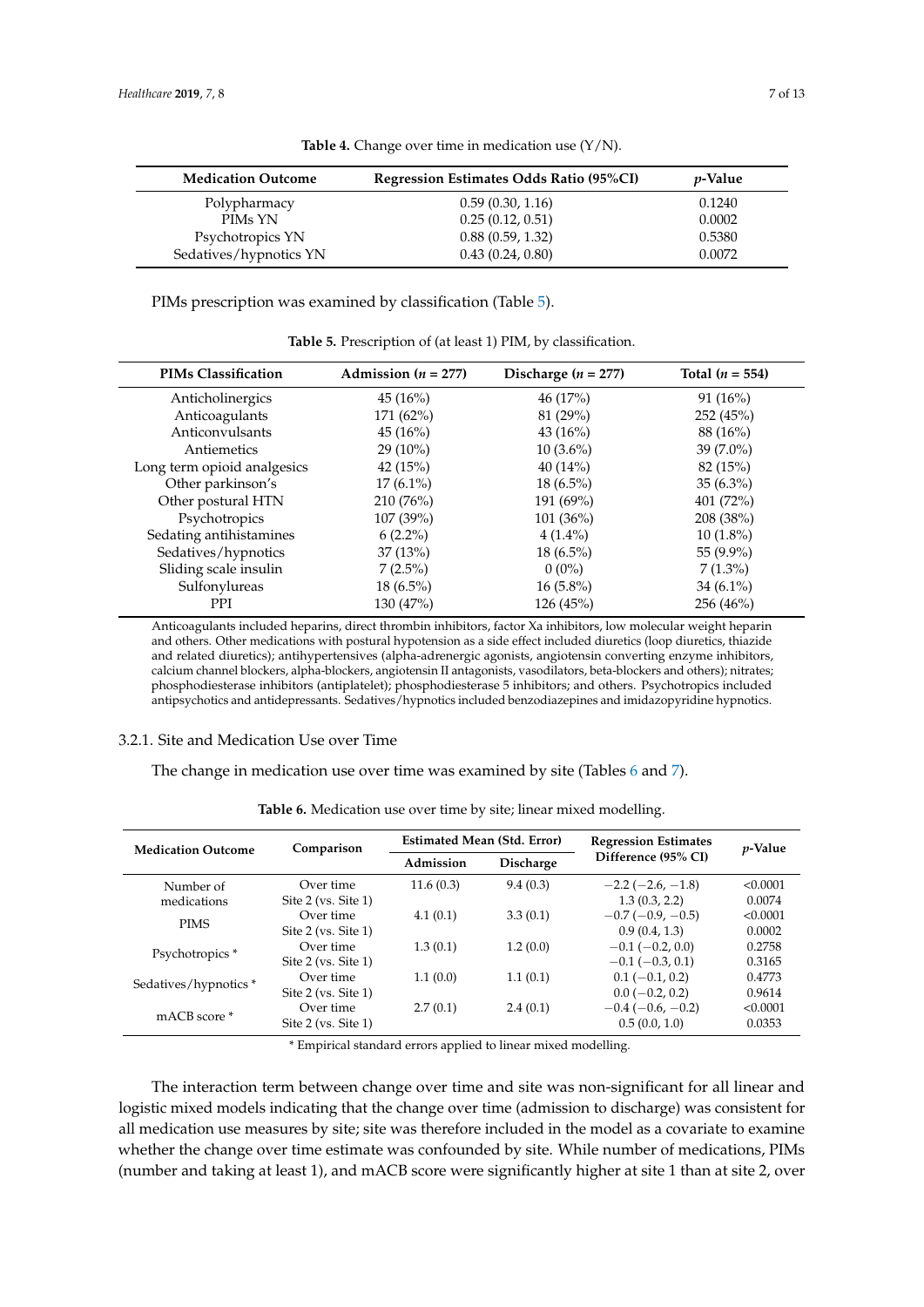time adjusted regression estimates did not change substantially when compared to crude regression estimates indicating no confounding due to site.

<span id="page-7-0"></span>

| <b>Medication Outcome</b> | Comparison            | Regression Estimates Odds Ratio (95%CI) | <i>p</i> -Value |
|---------------------------|-----------------------|-----------------------------------------|-----------------|
|                           | Over time             | 0.59(0.30, 1.15)                        | 0.1235          |
| Polypharmacy              | Site 2 (vs. Site 1)   | 1.50(0.69, 3.27)                        | 0.3016          |
|                           | Over time             | 0.24(0.12, 0.50)                        | 0.0001          |
| PIM <sub>s</sub> YN       | Site $2$ (vs. Site 1) | 2.31(1.06, 5.04)                        | 0.0345          |
| Psychotropics YN          | Over time             | 0.88(0.59, 1.32)                        | 0.5366          |
|                           | Site 2 (vs Site 1)    | 1.43(0.80, 2.55)                        | 0.2209          |
| Sedatives/hypnotics YN    | Over time             | 0.43(0.24, 0.79)                        | 0.0071          |
|                           | Site 2 (vs Site 1)    | 1.36(0.71, 2.60)                        | 0.3569          |

**Table 7.** Medication use over time by site; binary logistic mixed modelling.

## 3.2.2. Admission Source and Medication Use over Time

The change in medication use over time was examined by admission source (Tables [8](#page-7-1) and [9\)](#page-7-2).

<span id="page-7-1"></span>

| <b>Medication Outcome</b>  | Comparison                    | <b>Estimated Mean (Std Error)</b> |                  | <b>Regression Estimates</b> | <i>p</i> -Value |
|----------------------------|-------------------------------|-----------------------------------|------------------|-----------------------------|-----------------|
|                            |                               | Admission                         | <b>Discharge</b> | Difference (95%CI)          |                 |
|                            | Admission source * time       |                                   |                  |                             | 0.0005          |
| Number of                  | Home-over time                | 10.8(10.2, 11.3)                  | 9.0(8.4, 9.5)    | $-1.8(-2.3,-1.4)$           | < 0.0001        |
| medications                | RACF-over time                | 14.2 (13.1, 15.3)                 | 10.5(9.4, 11.6)  | $-3.7(-4.6, -2.7)$          | < 0.0001        |
|                            | Admission source-at admission |                                   |                  | 3.4(2.2, 4.6)               | < 0.0001        |
|                            | Admission source-at discharge |                                   |                  | 1.6(0.3, 2.8)               | 0.0149          |
| <b>PIMs</b>                | Over time                     | 4.2(0.2)                          | 3.5(0.2)         | $-0.7(-0.9,-0.5)$           | < 0.0001        |
|                            | RACF (vs. Home)               |                                   |                  | 0.8(0.3, 1.4)               | 0.0035          |
| Psychotropics <sup>*</sup> | Over time                     | 1.3(0.1)                          | 1.3(0.1)         | $-0.1$ ( $-0.2$ , 0.0)      | 0.2883          |
|                            | RACF (vs. Home)               |                                   |                  | $0.1(-0.1, 0.4)$            | 0.1829          |
| Sedatives/hypnotics*       | Over time                     | 1.0(0.0)                          | 1.1(0.1)         | $0.1 (-0.1, 0.2)$           | 0.4215          |
|                            | RACF (vs. Home)               |                                   |                  | $-0.0$ ( $-0.2$ , 0.1)      | 0.5939          |
| mACB score*                | Over time                     | 2.9(0.2)                          | 2.5(0.2)         | $-0.4(-0.6,-0.2)$           | < 0.0001        |
|                            | RACF (vs. Home)               |                                   |                  | 0.7(0.0, 1.3)               | 0.0493          |

\* Empirical standard errors applied to linear mixed modelling.

**Table 9.** Medication use over time by admission source; binary logistic mixed modelling.

<span id="page-7-2"></span>

| <b>Medication Outcome</b> | Comparison      | <b>Regression Estimates Odds Ratio (95%CI)</b> | <i>p</i> -Value |
|---------------------------|-----------------|------------------------------------------------|-----------------|
|                           | Over time       | 0.59(0.30, 1.15)                               | 0.1225          |
| Polypharmacy              | RACF (vs. Home) | 1.55(0.56, 4.29)                               | 0.3975          |
| PIMs YN                   | Over time       | 0.25(0.12, 0.51)                               | 0.0002          |
|                           | RACF (vs. Home) | 1.14(0.47, 2.80)                               | 0.7699          |
|                           | Over time       | 0.88(0.58, 1.32)                               | 0.5352          |
| Psychotropics YN          | RACF (vs. Home) | 2.11(1.05, 4.24)                               | 0.0357          |
| Sedatives/hypnotics YN    | Over time       | 0.43(0.23, 0.79)                               | 0.0069          |
|                           | RACF (vs. Home) | 1.84(0.88, 3.83)                               | 0.1032          |

An interaction between change over time and admission sources was seen for number of medications; patients from RACF had a higher number of medications at admission, and a larger reduction in number of medications over time. Patients from RACF still had higher number of medications than patients from home at discharge. No interaction was seen between changes over time and admission source for all other medication use measures; the interaction term was removed,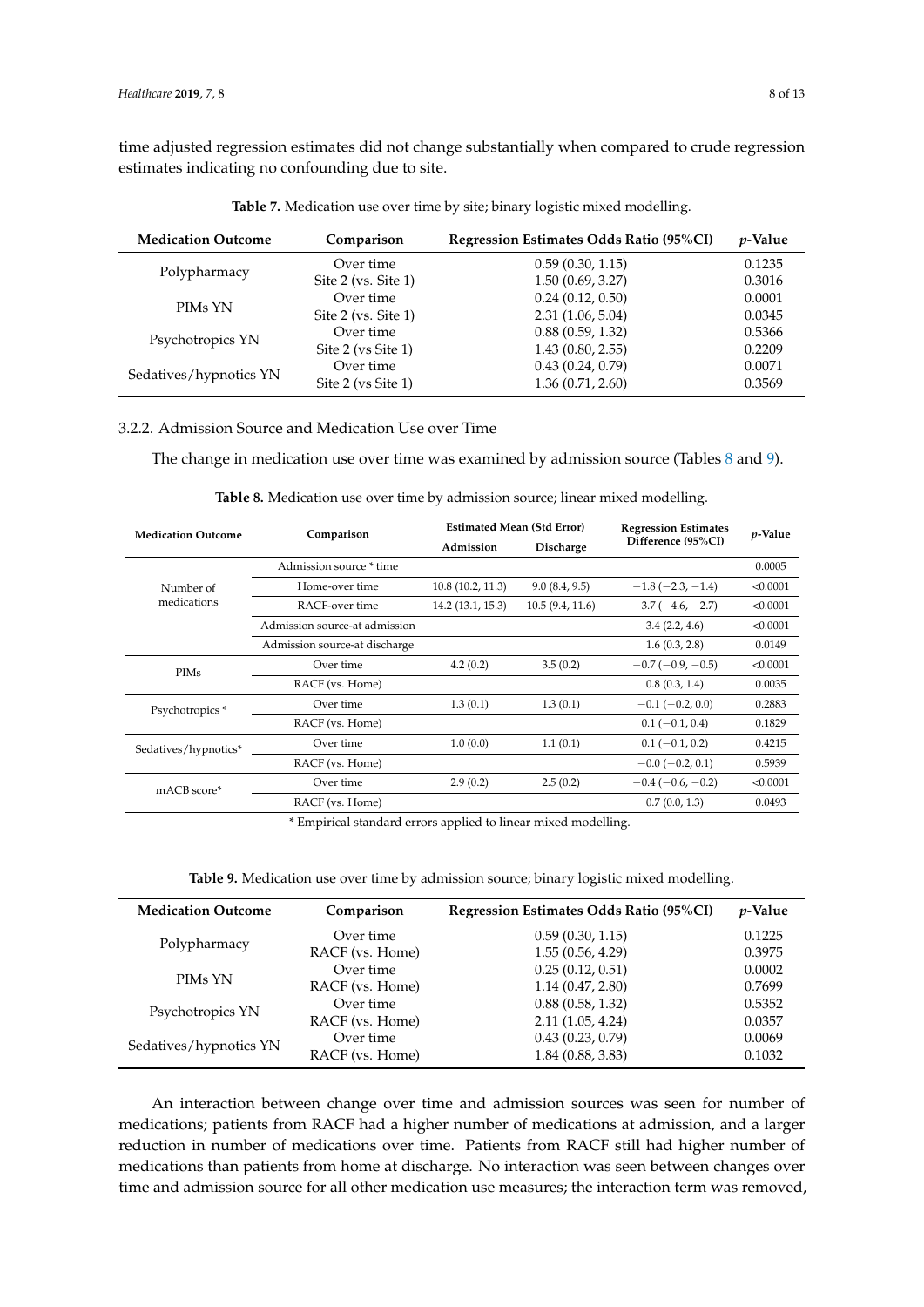and admission source was included in the models as a covariate. Number of PIMs, mACB score, and psychotropic medication (at least 1) was significantly higher in participants admitted from RACF than from home, however over time, adjusted regression estimates did not change substantially when compared to crude regression estimates indicating no confounding due to admission source.

#### **4. Discussion**

Participant characteristics indicated that these patients were elderly and those from RACF were significantly older than those from home. Most admissions were from home (79%) and this suggests that many of them may have been in the earlier stages of dementia [\[32\]](#page-12-1). Dementia or cognitive impairment was routinely documented for 75%, and memory or confusion problems were only documented for 28% of these admissions. These results indicate that the cognitive status of these admissions may often not be detected during an unplanned admission, and this makes PWD more vulnerable to medication related problems.

The average number of medications at admission (11.5) was significantly reduced at discharge (9.3), *p* < 0.0001. Admissions from RACF had a significantly higher number of medications at admission and discharge compared with admissions from home (Table [8\)](#page-7-1). In contrast, these results might be compared with a previous study of 1187 inpatients (>70 years, mean age 81 years, 30% with cognitive impairment) that reported a significant increase in mean number of medications per day between admission and discharge (7.1–7.6), and a decrease in the number of medications with higher prevalence of severe cognitive impairment [\[1\]](#page-10-0). Another study also reported an increase in the number of medications at discharge (9.1–10.1, *p* < 0.001) for 200 inpatients from an acute geriatric unit [\[2\]](#page-10-2).

When polypharmacy was examined in this study, 94% of admissions were taking  $>5$  medications. Although polypharmacy reduced at discharge (90%), there was not a significant difference. While polypharmacy for PWD might be expected to be higher, the study by Hubbard et al., reported polypharmacy for 69% of participants with cognitive impairment on admission [\[1\]](#page-10-0). In the study of 200 admissions to the acute geriatric unit, polypharmacy reduced from 87 to 82% [\[2\]](#page-10-2). The results from this study suggest that while some medications were reduced during admission to hospital, there is potential for further reductions [\[2\]](#page-10-2), particularly where potentially inappropriate prescribing is an issue.

The number of admissions prescribed at least one PIM was 96% at admission and this reduced to 87% at discharge, and the mean number of PIMS reduced significantly from 4 to 3.3 ( $p < 0.0001$ ). A significant reduction in the odds of taking at least one PIM was determined between admission and discharge. This result is higher than a previous study of patients in an acute geriatric unit (*n* = 200) that reported an increase in PIMs (68.5–71.5%) using Beers and STOPP/START criteria [\[2\]](#page-10-2); a study of 300 patients in an acute medical geriatric division that reported a significant increase in PIMs (39.3–46%,  $p = 0.009$ ) using STOPP/START criteria [\[18\]](#page-11-14); and a study of 1380 inpatients (>65 years) that reported PIMs prevalence of 20.1 to 23.5% using different versions of Beers criteria [\[16\]](#page-11-13). However, none of these previous studies of inpatients were conducted specifically on admissions of PWD, and the high prevalence reported for this study indicates increased risk associated with PIMs for these admissions [\[14\]](#page-11-2). The results are comparable to the prevalence of PIMs in RACF where PIMs prevalence was reported as 81.4% for 533 participants and 81.3% for participants (461) with cognitive impairment and dementia [\[11\]](#page-10-8); and higher than the prevalence of PIMs in primary care for 38,229 older people (45.3 to 51%) and the odds of PIMs after admission was higher OR 1.72 (1.63 to 1.84) [\[33\]](#page-12-2). A European study of PWD in long term institutional care and home care, reported that 60% of 2004 PWD had at least one PIM using the EU(7)-PIM list [\[25\]](#page-11-10).

Behavioural and psychological symptoms of dementia (BPSD) are frequently treated with psychotropics including antipsychotics however, it has been reported that only 20% derive clinical benefit from them [\[34,](#page-12-3)[35\]](#page-12-4). Recent consensus recommendations for managing BPSD include non-pharmacological strategies as a first-line response and antipsychotics only for a limited period if symptoms are not responsive to other strategies [\[35](#page-12-4)[–37\]](#page-12-5). Sedatives/hypnotics such as benzodiazepines are also not generally recommended for managing BPSD, and if used they should be monitored [\[36\]](#page-12-6).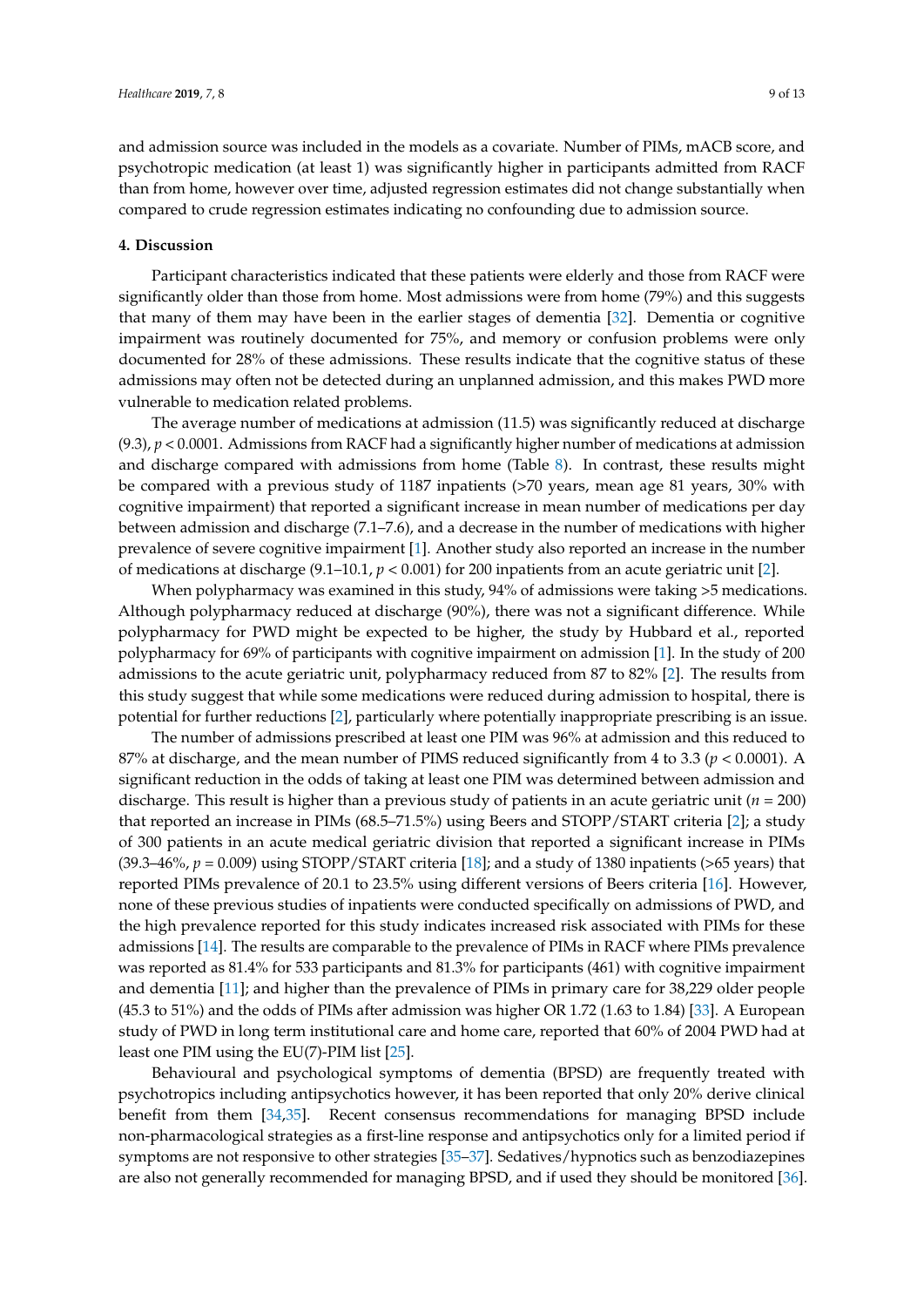In this study, psychotropics and sedatives/hypnotics were also compared, and a significant reduction in the odds of taking at least one sedative/hypnotic was found between admission and discharge. This is a positive result compared to a study of PIMS in RACF for PWD and cognitive impairment that reported 36% were prescribed benzodiazepines [\[11\]](#page-10-8). No difference was found for psychotropics, however their prevalence was 38% suggesting they were overprescribed for this study population and that they should have been reduced at discharge. The most frequently prescribed medication classifications indicate that many of these admissions had cardiovascular disease. The reason for the high number of PPIs prescribed (46%) is unknown and does not appear to be related to prescription of NSAIDs, and is comparable to prevalence of PPIs reported in RACF [\[11\]](#page-10-8). Anticoagulants included venous thromboembolism (VTE) prophylaxis and were reduced at discharge. Psychotropics (38%) included antipsychotics and antidepressants and some of these may have been used to manage BPSD during hospitalization, and this result is comparable to a study of PIMs in RACF (*n* = 461) that reported a rate of 34.1% for antipsychotics and 4.8% for antidepressants for PWD [\[11\]](#page-10-8); and lower than the rate of psychotropics reported for 1005 PWD in nursing home residents (76.2%) [\[38\]](#page-12-7). There is scope for pharmacists to provide information about alternate medications for PWD to minimize PIMs for these patients and risperidone is the only newer antipsychotic with a Therapeutic Goods Administration-approved indication for use in behavioural disturbance (in moderate to severe Alzheimer's dementia) and is subsidized under the Pharmaceutical Benefits Scheme [\[35](#page-12-4)[,39\]](#page-12-8).

The mean mACB score also reduced significantly between admission (2.7) and discharge (2.3), *p* < 0.0001. Increased anticholinergic burden is reported to increase the risk of adverse events and dementia or cognitive impairment in older people [\[22](#page-11-7)[,24](#page-11-9)[,40\]](#page-12-9). In this study, the mACB score reduction was consistent with the reduction in PIMs (which include anticholinergic medications). Overall the mACB score was 3 (range 0 to 15), and this is a clinically significant result for PWD because a cumulative score of 3 or more is reported to indicate a potential harmful anticholinergic burden [\[41\]](#page-12-10).

Analysis of polypharmacy and PIMs by site indicated that there was no effect modification or confounding of the over time effect due to study site. Analysis of number of medications by admission source found that these were higher at admission, and that there was a larger reduction in medications over time, for admissions from RACF. In addition, the number of PIMS, mACB score and psychotropic medications was significantly higher in admissions from RACF; however there was no confounding of the over time effect due to admission source. These results are consistent with the view that RACF residents are older, have more comorbidities and may have later stages of dementia. However, PWD in primary care have been reported to have a higher burden of disease and polypharmacy overall [\[5\]](#page-10-1) and PIMs [\[14\]](#page-11-2).

People with dementia are particularly vulnerable to poor outcomes associated with medications. The results of this study indicate that polypharmacy and PIMS prevalence for inpatients with dementia are issues that require more targeted attention to minimize the risks for PWD. One strategy that can be used to address this problem is pharmacist medication reviews during hospitalization, and in RACF and primary care settings [\[12\]](#page-11-0). This study has identified that an admission to hospital presents an opportunity to address polypharmacy and PIMs for PWD, however their cognitive status may not always be identified at admission, and hospital pharmacists may not routinely have an opportunity to conduct a medication review if they are not notified about these high-risk patients. The significant reductions in polypharmacy, PIMs and mACB scores in this study are encouraging, particularly when compared with previous studies that reported increases in these at discharge. However, PWD should be identified as high risk at admission, and should be provided with medication reviews to specifically target these issues and improve medication safety for PWD at discharge.

#### **5. Conclusions**

This study indicates that unplanned admissions of people with dementia or cognitive impairment to hospital present a good opportunity to intervene on medication issues, particularly for those from RACF who are on substantially more medications. Current general medical practice already includes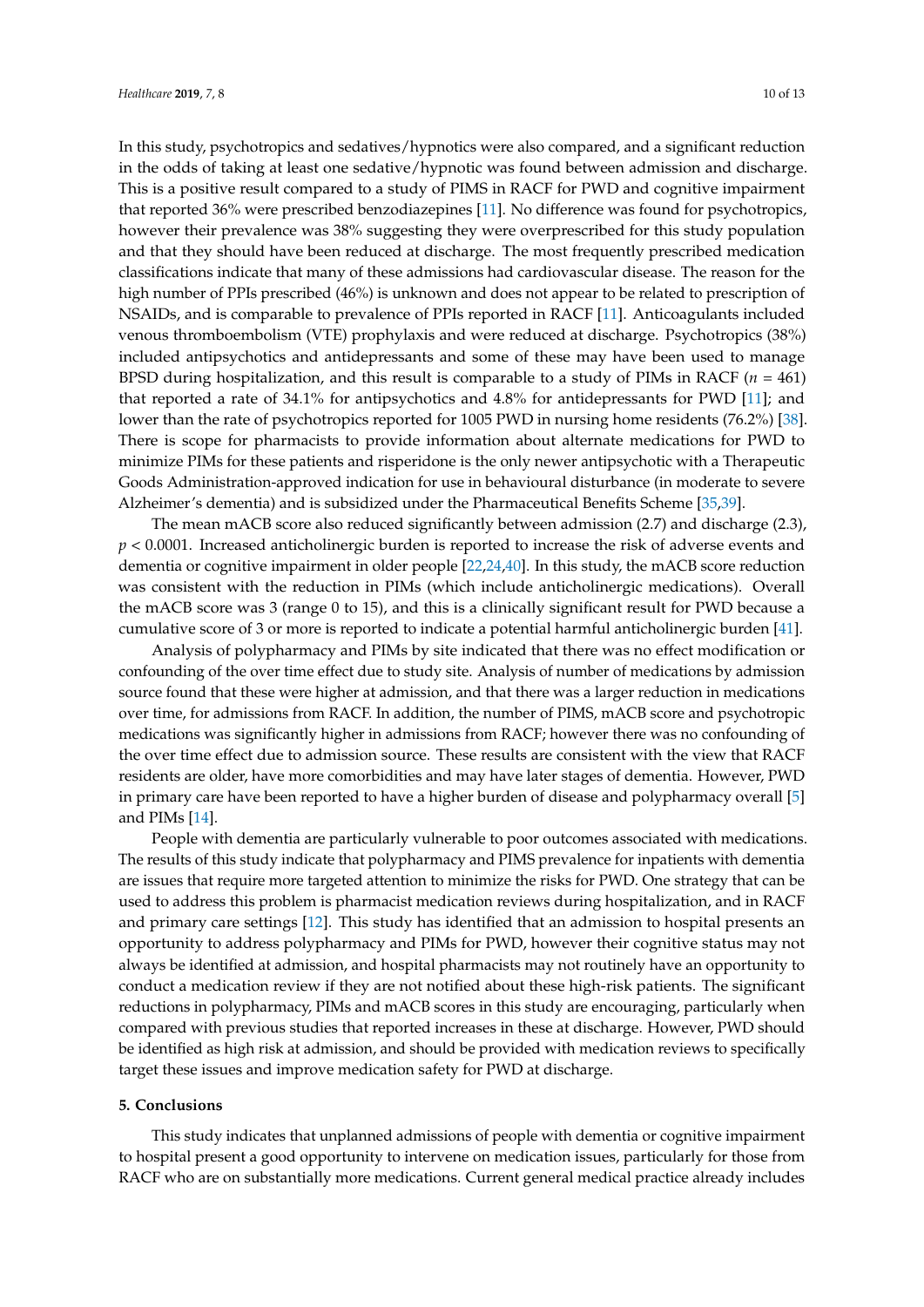some de-prescribing. Whether this can be enhanced will be the subject of the intervention phase of this study, which will include specialist pharmacist input.

**Supplementary Materials:** The following are available online at [http://www.mdpi.com/2227-9032/7/1/8/s1,](http://www.mdpi.com/2227-9032/7/1/8/s1) Figure S1: Modified Anticholinergic Burden Score (mACB) (AUS).

**Author Contributions:** For research articles with several authors, a short paragraph specifying their individual contributions must be provided. Conceptualization, A.K., C.H., J.A., C.O., D.P., A.F., and A.S.; methodology, A.K., C.H., J.A., C.O., A.S.; software, C.O., K.P.; formal analysis, K.P., C.O.; investigation, S.F., R.B., W.M.; writing—original draft preparation, A.K., S.F., K.P.; writing—review and editing, K.P., A.F., S.F., C.H., C.O., D.P., J.A., K.E.; funding acquisition, A.K., C.H., J.A., D.P., C.O., A.S., A.F. The SMS Dementia Study investigators include: A.K., C.H., J.A., C.O., D.P., A.F., A.S., K.P., K.E., R.L., S.F., R.B., W.M., and C.L.

**Funding:** This research was funded by the Australian Government under the Dementia and Aged Care Services Fund: Research and Innovation Grants Scheme, Grant number 1601301.

**Acknowledgments:** We wish to acknowledge the contribution by James Jenkins and the Applications Development Information Technology team at Hunter New England Health, who assisted with design and preparation of admissions and data reports for this project.

**Conflicts of Interest:** The authors declare no conflict of interest. The funders had no role in the design of the study; in the collection, analyses, or interpretation of data; in the writing of the manuscript, or in the decision to publish the results.

**Statement:** Study materials and data are not available to readers, because the investigators do not have permission from participants to make the data available, however, the study team would be pleased to be contacted by any research groups that may be interested in collaborating on future work.

# **References**

- <span id="page-10-0"></span>1. Hubbard, R.; Peel, N.; Scott, I.; Martin, J.; Smith, A.; Pillans, P.; Poudel, A.; Gray, L. Polypharmacy among inpatients aged 70 years or older in Australia. *Med. J. Aust.* **2015**, *202*, 373–378. [\[CrossRef\]](http://dx.doi.org/10.5694/mja13.00172) [\[PubMed\]](http://www.ncbi.nlm.nih.gov/pubmed/25877120)
- <span id="page-10-2"></span>2. Gutierrez-Valencia, M.; Izquierdo, M.; Malafarina, V.; Alonso-Renedo, J.; Gonzalez-Glaria, B.; Larrayoz-Sola, B.; Monforte-Gasque, M.; Latasa-Zamalloa, P.; Martinez-Velilla, N. Impact of hospitalization in an acute geriatirc unit on polypharmacy and potentially inappropriate prescriptions: A retrospective study. *Geriatr. Gerontol. Int.* **2017**, *17*, 2354–2360. [\[CrossRef\]](http://dx.doi.org/10.1111/ggi.13073) [\[PubMed\]](http://www.ncbi.nlm.nih.gov/pubmed/28422415)
- <span id="page-10-9"></span>3. Koper, D.; Kamenski, G.; Flamm, M.; Bohmdorfer, B.; Sonnichsen, A. Frequency of medication errors in primary care patients with polypharmacy. *Fam. Pract.* **2013**, *30*, 313–319. [\[CrossRef\]](http://dx.doi.org/10.1093/fampra/cms070) [\[PubMed\]](http://www.ncbi.nlm.nih.gov/pubmed/23132894)
- <span id="page-10-10"></span>4. Komagamine, J.; Sugawara, K.; Hagane, K. Characteristics of elderly patients with polypharmacy who refuse to participate in an in-hospital deprescribing intervention: A retrospective cross-sectional study. *BMC Geriatr.* **2018**, *18*, 6. [\[CrossRef\]](http://dx.doi.org/10.1186/s12877-018-0788-1) [\[PubMed\]](http://www.ncbi.nlm.nih.gov/pubmed/29665778)
- <span id="page-10-1"></span>5. Clague, F.; Mercer, S.; McLean, G.; Reynish, E.; Guthrie, B. Comorbidity and polypharmacy in people with dementia: Insights from a large, population-based cross-sectional analysis of primary care data. *Age Ageing* **2017**, *46*, 33–39. [\[CrossRef\]](http://dx.doi.org/10.1093/ageing/afw176) [\[PubMed\]](http://www.ncbi.nlm.nih.gov/pubmed/28181629)
- <span id="page-10-3"></span>6. Hilmer, S. The dilemma of polypharmacy. *Aust. Prescr.* **2008**, *31*, 2–3. [\[CrossRef\]](http://dx.doi.org/10.18773/austprescr.2008.001)
- <span id="page-10-4"></span>7. Masnoon, N.; Shakib, S.; Kalisch-Ellett, L.; Caughey, G. What is polypharmacy? A systematic review of definitions. *BMC Geriatr.* **2017**, *17*, 10. [\[CrossRef\]](http://dx.doi.org/10.1186/s12877-017-0621-2) [\[PubMed\]](http://www.ncbi.nlm.nih.gov/pubmed/29017448)
- <span id="page-10-5"></span>8. Briggs, S.; Pearce, R.; Dilworth, S.; Higgins, I.; Hullick, C.; Attia, J. Clinical pharmacist review: A randomised controlled trial. *Emerg. Med. Aust.* **2015**, *27*, 419–426. [\[CrossRef\]](http://dx.doi.org/10.1111/1742-6723.12451) [\[PubMed\]](http://www.ncbi.nlm.nih.gov/pubmed/26190132)
- <span id="page-10-6"></span>9. Kable, A.; Chenoweth, L.; Pond, D.; Hullick, C. Health professional perspectives on systems failures in transitional care for patients with dementia and their carers: A qualitative descriptive study. *BMC Health Serv. Res.* **2015**, *15*, 567. [\[CrossRef\]](http://dx.doi.org/10.1186/s12913-015-1227-z) [\[PubMed\]](http://www.ncbi.nlm.nih.gov/pubmed/26684210)
- <span id="page-10-7"></span>10. Disalvo, D.; Luckett, T.; Luscombe, G.; Bennett, A.; Davidson, P.; Chenoweth, L.; Mitchell, G.; Pond, D.; Phillips, J.; Beattie, E.; et al. Potentially inappropriate prescribing in Australian nursing home residents with advanced dementia: A substudy of the IDEAL study. *J. Palliat. Med.* **2018**. [\[CrossRef\]](http://dx.doi.org/10.1089/jpm.2018.0070)
- <span id="page-10-8"></span>11. Harrison, S.; Kouladjian-O'Donnell, L.; Milte, R.; Dyer, S.; Gnanamanickam, E.; Bradley, C.; Liu, E.; Hilmer, S.; Crotty, M. Costs of potentially inappropriate medication use in residential aged care facilities. *BMC Geriatr.* **2018**, *18*, 10. [\[CrossRef\]](http://dx.doi.org/10.1186/s12877-018-0704-8) [\[PubMed\]](http://www.ncbi.nlm.nih.gov/pubmed/29325531)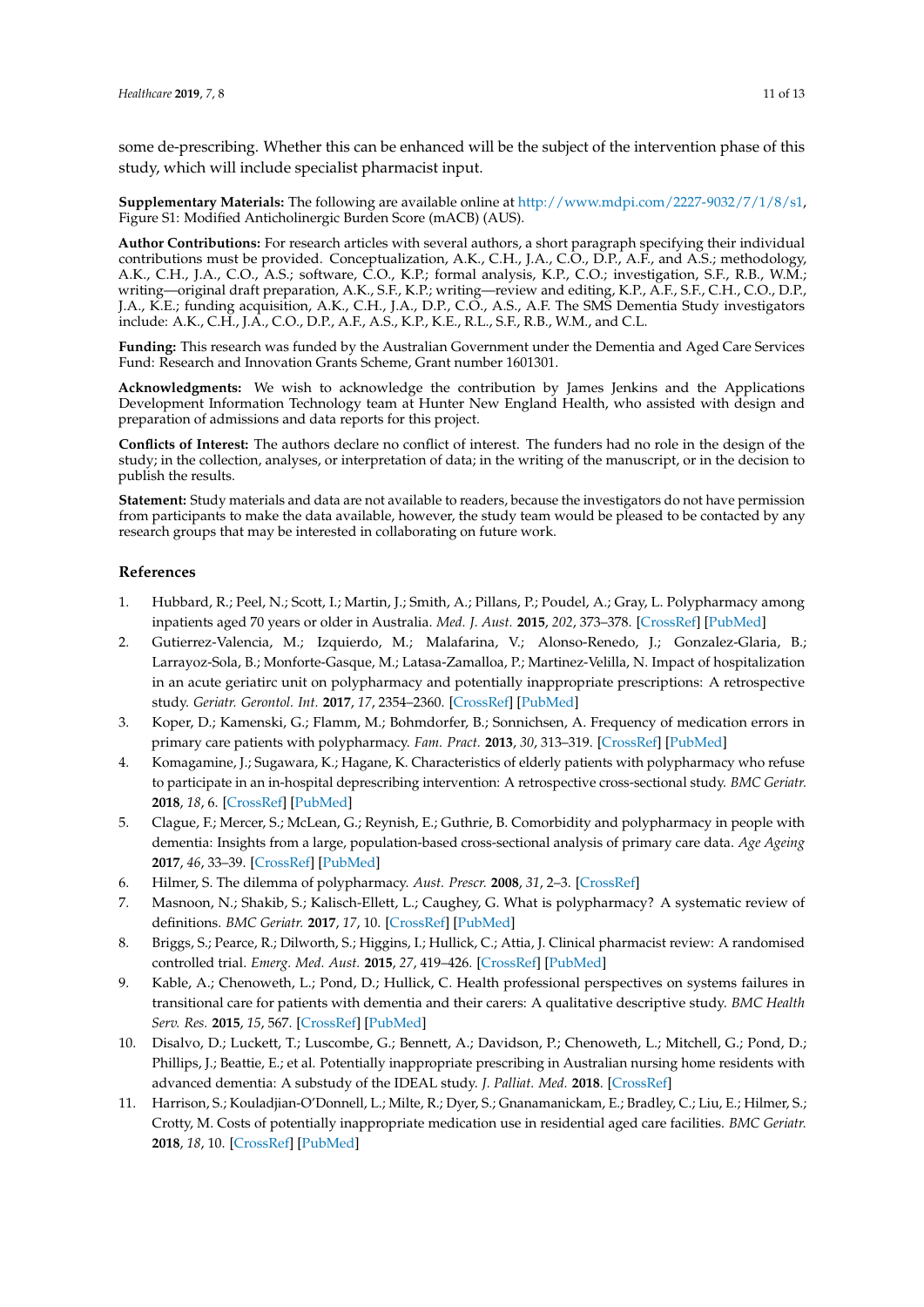- <span id="page-11-0"></span>12. Lenander, C.; Bondesson, A.; Viberg, N.; Beckman, A.; Midlov, P. Effects of medication reviews on use of potentially inappropriate medications in elderly patients; a cross sectional study in Swedish primary care. *BMC Health Serv. Res.* **2018**, *18*, 9. [\[CrossRef\]](http://dx.doi.org/10.1186/s12913-018-3425-y) [\[PubMed\]](http://www.ncbi.nlm.nih.gov/pubmed/30086742)
- <span id="page-11-1"></span>13. Magin, P.; Goode, S.; Pond, D. GPs, medications and older people: A qualitative study of general practitioners' approaches to potentially inappropriate medications in older people. *Aust. J. Ageing* **2015**, *34*, 134–139. [\[CrossRef\]](http://dx.doi.org/10.1111/ajag.12150) [\[PubMed\]](http://www.ncbi.nlm.nih.gov/pubmed/24754489)
- <span id="page-11-2"></span>14. Johnell, K. Inappropriate drug use in people with cognitive impairment and dementia: A systematic review. *Curr. Clin. Pharmacol.* **2015**, *10*, 178–184. [\[CrossRef\]](http://dx.doi.org/10.2174/1574884710666150609154741) [\[PubMed\]](http://www.ncbi.nlm.nih.gov/pubmed/26054404)
- <span id="page-11-3"></span>15. Redston, M.; Hilmer, S.; McLachlan, A.; Clough, A.; Gnjidic, D. Prevalence of potentially inappropriate medication use in older inpatients with and without cognitive impairment: A systematic review. *J. Alzheimer's Dis.* **2018**, *61*, 1639–1652. [\[CrossRef\]](http://dx.doi.org/10.3233/JAD-170842) [\[PubMed\]](http://www.ncbi.nlm.nih.gov/pubmed/29278890)
- <span id="page-11-13"></span>16. Pasina, L.; Djade, C.; Tettamanti, M.; Franchi, C.; Salerno, F.; Corrao, S.; Marengoni, A.; Marcucci, M.; Mannucci, P.; Nobili, A. Prevalence of potentially inappropriate medications and risk of adverse clinical outcome in a cohort of hospitalized elderly patients: Results from the REPOSI Study. *J. Clin. Pharm. Ther.* **2014**, *39*, 511–515. [\[CrossRef\]](http://dx.doi.org/10.1111/jcpt.12178)
- 17. Hamilton, H.; Gallagher, P.; Ryan, C.; Byrne, S.; O'Mahony, D. Potentially inappropriate medications defined by STOPP criteria and the risk of adverse drug events in older hospitalized patients. *Arch. Intern. Med.* **2011**, *171*, 1013–1019. [\[CrossRef\]](http://dx.doi.org/10.1001/archinternmed.2011.215) [\[PubMed\]](http://www.ncbi.nlm.nih.gov/pubmed/21670370)
- <span id="page-11-14"></span>18. Frankenthal, D.; Lerman, Y.; Lerman, Y. The impact of hospitalization on potentially inappropriate prescribing in an acute medical geriatric division. *Int. J. Clin. Pharm.* **2015**, *37*, 60–67. [\[CrossRef\]](http://dx.doi.org/10.1007/s11096-014-0040-9)
- <span id="page-11-4"></span>19. Manais, E.; Kusljic, S.; Lam, D. Use of the Screening Tool of Older Persons' Prescriptions (STOPP) and the Screening Tool to Alert doctors to the Right Treatment (START) in hospitalised older people. *Aust. J. Ageing* **2014**, *34*, 252–258. [\[CrossRef\]](http://dx.doi.org/10.1111/ajag.12186)
- <span id="page-11-5"></span>20. Chan, V.; Woo, B.; Sewell, D.; Allen, E.; Golshan, S.; Rice, V.; Minassian, A.; Daly, J. Reduction of suboptimal prescribing and clinical outcome for dementia patients in a senior behavioural health inpatient unit. *Int. Psychogeriatr.* **2009**, *21*, 195–199. [\[CrossRef\]](http://dx.doi.org/10.1017/S104161020800803X) [\[PubMed\]](http://www.ncbi.nlm.nih.gov/pubmed/19019261)
- <span id="page-11-6"></span>21. Renom-Guiteras, A.; Meyer, G.; Thurmann, P. The EU(7)-PIM list: A list of potentially inappropriate medications for older people consented by experts from seven European countries. *Eur. J. Clin. Pharmacol.* **2015**, *71*, 861–875. [\[CrossRef\]](http://dx.doi.org/10.1007/s00228-015-1860-9) [\[PubMed\]](http://www.ncbi.nlm.nih.gov/pubmed/25967540)
- <span id="page-11-7"></span>22. Richardson, K.; Fox, C.; Maidment, I.; Steel, N.; Loke, Y.; Arthur, A.; Myint, P.; Grossi, C.; Mattishent, K.; Bennett, K.; et al. Anticholinergic drugs and risk of dementia: Case-control study. *Br. Med. J.* **2018**, *361*, 12. [\[CrossRef\]](http://dx.doi.org/10.1136/bmj.k1315) [\[PubMed\]](http://www.ncbi.nlm.nih.gov/pubmed/29695481)
- <span id="page-11-8"></span>23. Salahudeen, M.; Duffull, S.; Nishtala, P. Anticholinergic burden quantified by anticholinergic risk scales and adverse outcomes in older people: A systematic review. *BMC Geriatr.* **2015**, *15*, 14. [\[CrossRef\]](http://dx.doi.org/10.1186/s12877-015-0029-9) [\[PubMed\]](http://www.ncbi.nlm.nih.gov/pubmed/25879993)
- <span id="page-11-9"></span>24. Aging Brain Program. *Anticholinergic Cognitive Burden Scale*; Harvard Health Publishing: Boston, MA, USA, 2012.
- <span id="page-11-10"></span>25. Renom-Guiteras, A.; Thurmann, P.; Miralles, R.; Klaaben-Mielke, R.; Thiem, U.; Stephan, A.; Bleijlevens, M.; Jolley, D.; Leino-Kilpi, H.; Hallberg, I.; et al. Potentially inappropriate medication among people with dementia in eight European countries. *Age and Ageing* **2018**, *47*, 68–74.
- <span id="page-11-11"></span>26. American Geriatrics Society 2015 Beers Criteria Update Expert Panel. American Geriatrics Society 2015 Updated Beers Criteria for Potentially Inappropriate Medication Use in Older Adults. *J. Am. Geriatr. Soc.* **2015**, *63*, 2227–2246. [\[CrossRef\]](http://dx.doi.org/10.1111/jgs.13702)
- <span id="page-11-12"></span>27. Gallagher, P.; Ryan, C.; Byrne, S.; Kennedy, J.; O'Mahony, D. STOPP (Screening Tool of Older Person's Prescriptions) and START (Screening Tool to Alert doctors to Right Treatment). Consensus validation. *Int. J. Clin. Pharmacol. Ther.* **2008**, *46*, 72–83. [\[CrossRef\]](http://dx.doi.org/10.5414/CPP46072) [\[PubMed\]](http://www.ncbi.nlm.nih.gov/pubmed/18218287)
- <span id="page-11-15"></span>28. Callahan, C.; Unverzagt, F.; Perkins, A.; Hendrie, H. Six-item screener to identify cognitive impariment among potential subjects for clinical research. *Med. Care* **2002**, *40*, 771–781. [\[CrossRef\]](http://dx.doi.org/10.1097/00005650-200209000-00007)
- <span id="page-11-16"></span>29. Inouye, S.K.; van Dyck, C.H.; Alessi, C.A.; Balkin, S.; Siegal, A.P.; Horwitz, R.I. Clarifying confusion: The confusion assessment method. A new method for detecting delirium. *Ann. Intern. Med.* **1990**, *113*, 941–948. [\[CrossRef\]](http://dx.doi.org/10.7326/0003-4819-113-12-941)
- <span id="page-11-17"></span>30. NSW Government. *Substitute Consent: What the Law Says; Part 5, Guardianship Act NSW*; NSW Public Guardian—Justice and Attorney Geberal: Sydney, Australia, 1998.